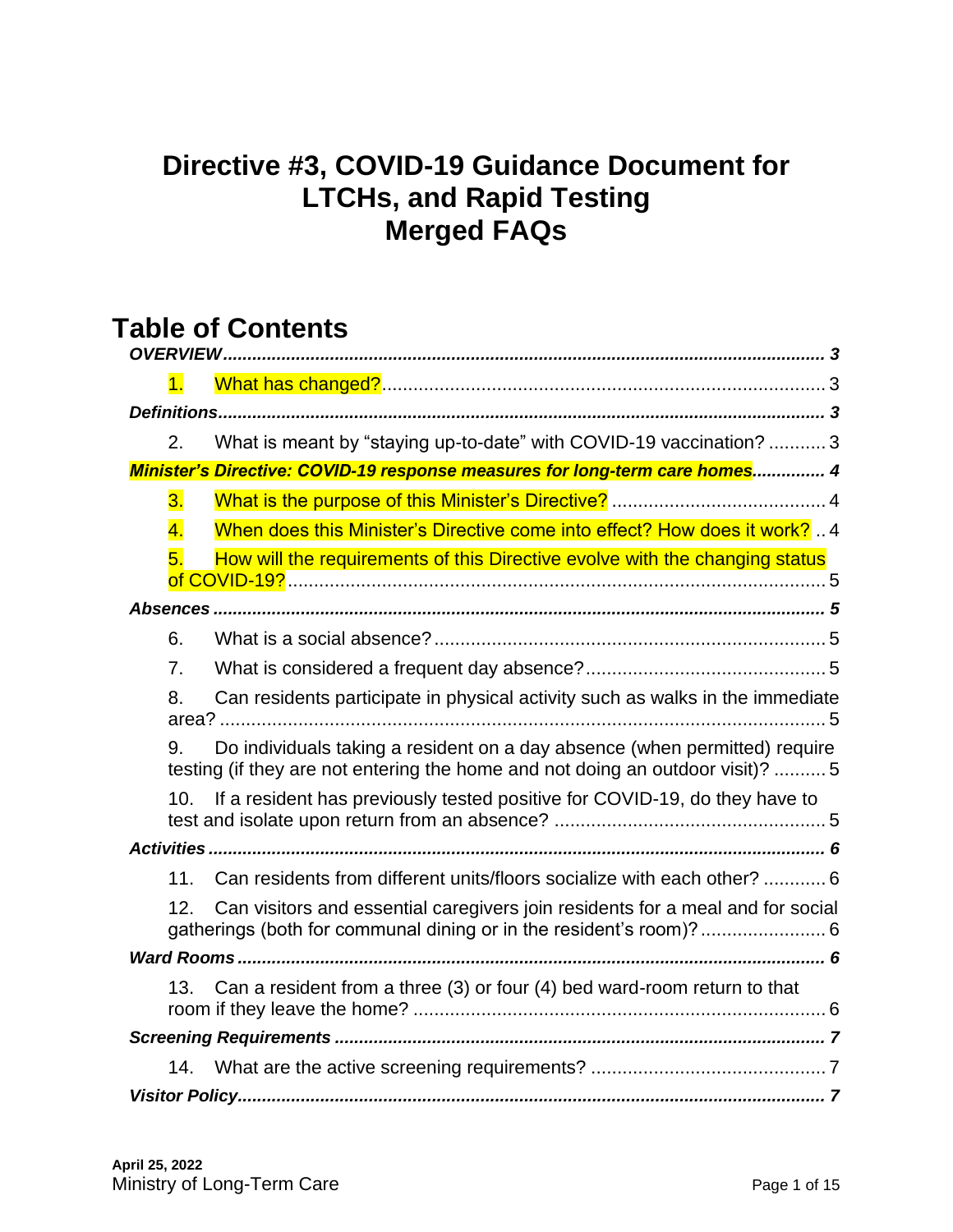| What are the indoor and outdoor gathering allowances for long-term care<br>15.                                                                                                                                                     |  |  |  |
|------------------------------------------------------------------------------------------------------------------------------------------------------------------------------------------------------------------------------------|--|--|--|
| Can a long-term care home have its own policy that requires individuals to<br>16.                                                                                                                                                  |  |  |  |
| How many designated caregivers are permitted for each resident and how<br>17.                                                                                                                                                      |  |  |  |
| Are general visitors permitted when the home is in outbreak?  8<br>18.                                                                                                                                                             |  |  |  |
| Are essential visitors permitted when the home is in outbreak?  8<br>19.                                                                                                                                                           |  |  |  |
| 20.                                                                                                                                                                                                                                |  |  |  |
| 21.<br>How does the update from "fully vaccinated" to "up to date with all<br>recommended COVID-19 vaccine doses" change the testing requirements for                                                                              |  |  |  |
| 22.                                                                                                                                                                                                                                |  |  |  |
| What if homes want to test more frequently than the Minister's Directive<br>23.                                                                                                                                                    |  |  |  |
| What if staff, students, volunteers or support workers choose not to<br>24.                                                                                                                                                        |  |  |  |
| Can staff, student placements, or volunteers enter the home while waiting<br>25.                                                                                                                                                   |  |  |  |
| Do support workers who attend to multiple homes in the same day need to<br>26.                                                                                                                                                     |  |  |  |
| 27. Is testing required for outdoor visits or for support workers who only work                                                                                                                                                    |  |  |  |
| Do individuals who test positive on the rapid antigen test need to be<br>28.                                                                                                                                                       |  |  |  |
| When do individuals who previously had COVID-19 need to resume<br>29.                                                                                                                                                              |  |  |  |
| I have repeatedly tested false positive with rapid antigen testing<br>30.<br>(preliminary positive result on a rapid antigen test, followed by a negative<br>confirmatory PCR test result), can I switch to solely PCR testing? 11 |  |  |  |
| 31.                                                                                                                                                                                                                                |  |  |  |
| 32.                                                                                                                                                                                                                                |  |  |  |
| 33.<br>Can homes ask a person visiting a resident receiving end of life care to<br>demonstrate that they have received a negative PCR test result or take a rapid                                                                  |  |  |  |
| Does a preliminary positive result on a rapid antigen test mean the long-<br>34.                                                                                                                                                   |  |  |  |
| If a long-term care home is in outbreak, should the home still do<br>35.                                                                                                                                                           |  |  |  |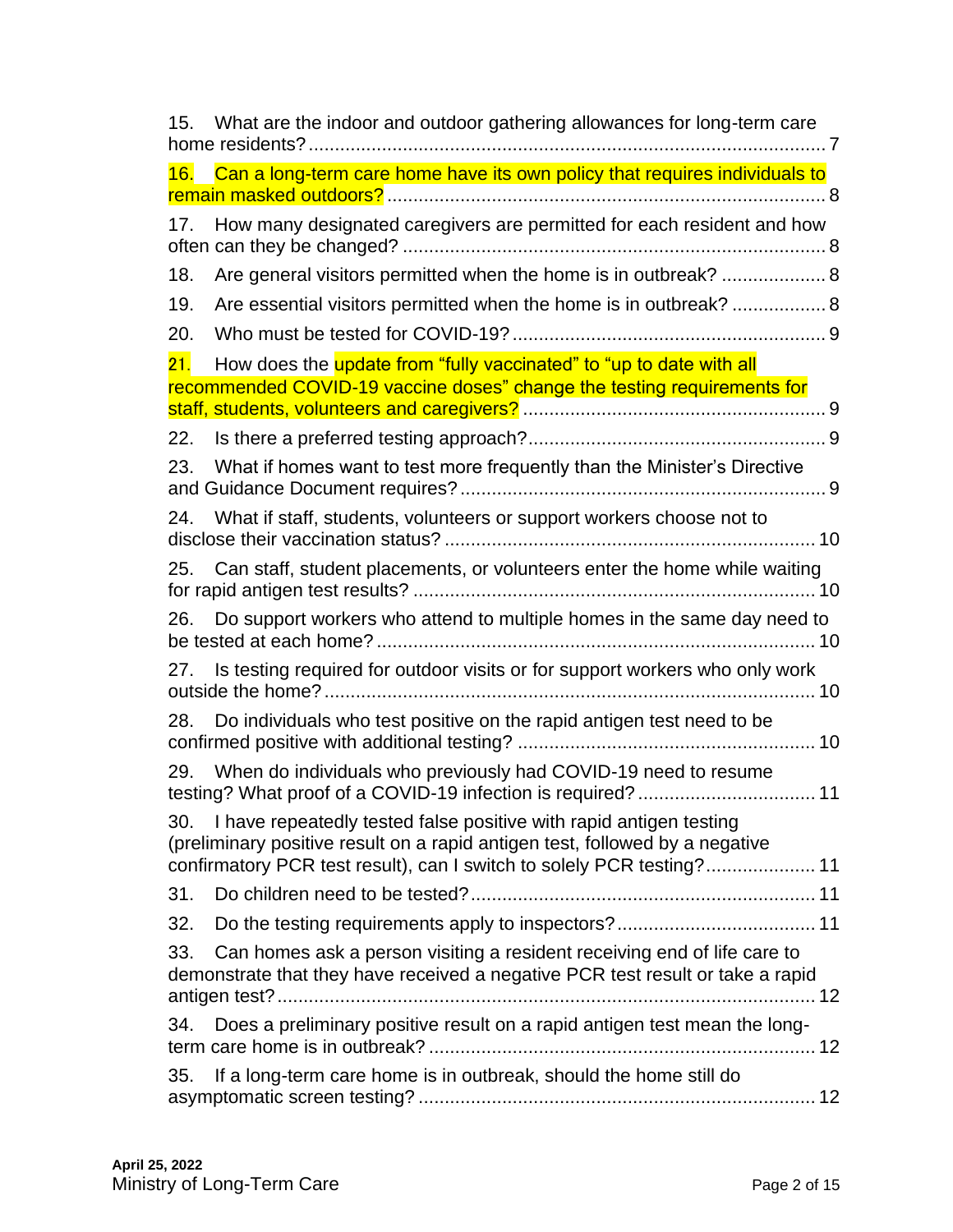|  | 36. What are the requirements for the retention of screening and asymptomatic |                                                                               |  |  |
|--|-------------------------------------------------------------------------------|-------------------------------------------------------------------------------|--|--|
|  | 37.                                                                           | Who can perform the rapid antigen test? Can a nursing student or student      |  |  |
|  | 38.                                                                           | Is self-swabbing an acceptable method of specimen collection for rapid        |  |  |
|  | 39.                                                                           |                                                                               |  |  |
|  | 40.                                                                           |                                                                               |  |  |
|  | 41.                                                                           | Is a dedicated person for third party oversight required 24 hours a day,      |  |  |
|  |                                                                               | 42. How can homes order test kits to rapidly implement the testing            |  |  |
|  |                                                                               |                                                                               |  |  |
|  | 43.                                                                           | Are vaccines still effective? How do third or fourth doses provide protection |  |  |
|  | 44.                                                                           | Could homes implement their own vaccination policies? 14                      |  |  |
|  | 45.                                                                           | Could staff that were previously put on leave or terminated due to the        |  |  |
|  |                                                                               |                                                                               |  |  |
|  | 46.                                                                           | I have questions regarding the Health Data Collection Services portal. Who    |  |  |
|  | 47.                                                                           |                                                                               |  |  |

### <span id="page-2-1"></span><span id="page-2-0"></span>*OVERVIEW*

#### **1. What has changed?**

The FAQs have been updated to align with updates to the Ministry of Health's Directive #3, as well as the recently released Minister's Directive: COVID-19 response measures in long-term care homes (Minister's Directive).

### <span id="page-2-2"></span>*Definitions*

#### <span id="page-2-3"></span>**2. What is meant by "staying up-to-date" with COVID-19 vaccination?**

The Ministry of Health released updated COVID-19 vaccination recommendations, as outlined in the guidance document Staying Up to Date with COVID-19 Vaccines: [Recommended Doses.](https://www.health.gov.on.ca/en/pro/programs/publichealth/coronavirus/docs/vaccine/COVID_19_vaccine_up_to_date.pdf) Staying up-to-date with COVID-19 vaccines means a person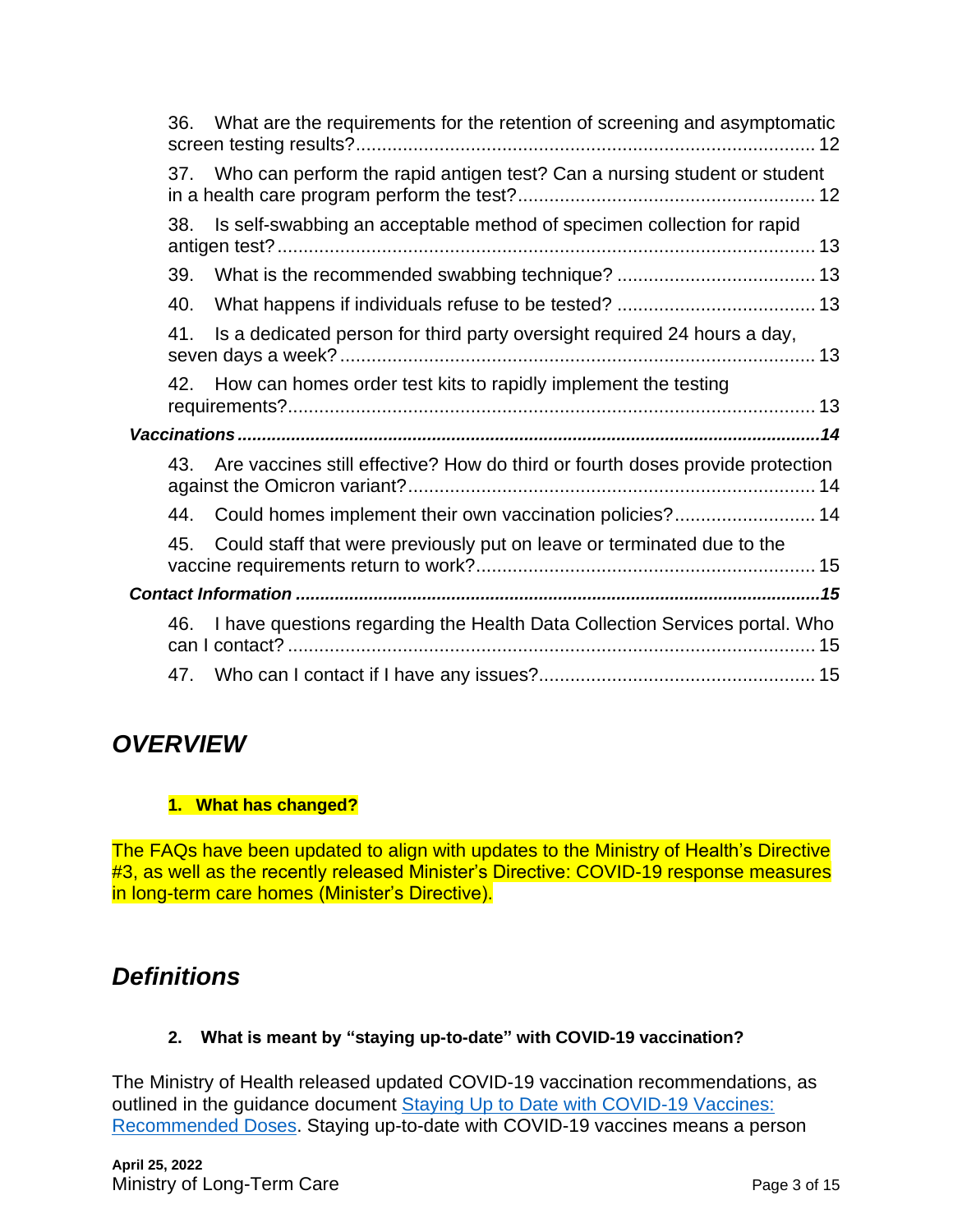has received all recommended COVID-19 vaccine doses, including any booster dose(s) when eligible.

The Ministry of Health guidance recognizes that some settings may retain in their vaccination policies the definition of "fully vaccinated", as defined on the [Proof of](https://covid-19.ontario.ca/proof-covid-19-vaccination#proof-of-vaccination)  [COVID-19 vaccination website.](https://covid-19.ontario.ca/proof-covid-19-vaccination#proof-of-vaccination) For these purposes, "fully vaccinated" may be defined as someone having received:

- the full series of a COVID-19 vaccine authorized by Health Canada, or any combination of such vaccines, or one dose of Janssen, or
- one or two doses of a COVID-19 vaccine not authorized by Health Canada, followed by one dose of a COVID-19 mRNA vaccine authorized by Health Canada, or
- three doses of a COVID-19 vaccine not authorized by Health Canada; and
- they received their final dose of the COVID-19 vaccine at least 14 days before providing the proof of being fully vaccinated.

### <span id="page-3-0"></span>*Minister's Directive: COVID-19 response measures for longterm care homes*

#### **3. What is the purpose of this Minister's Directive?**

<span id="page-3-1"></span>In anticipation of the future revocation of the Chief Medical Officer of Health's (CMOH) directives, the Minister of Long-Term Care issued a new Minister's Directive on COVID-19 response measures for long-term care homes ("Minister's Directive") under the *Fixing Long-Term Care Act, 2021 (FLTCA).* This Minister's Directive has been developed in consultation with the Office of the Chief Medical Officer of Health (OCMOH) to maintain critical components of CMOH Directives, once those are rescinded, as well as to consolidate the requirements of the [Minister's Directive:](https://www.ontario.ca/page/covid-19-long-term-care-home-surveillance-testing)  [COVID-19: Long-term care home surveillance testing and access to homes](https://www.ontario.ca/page/covid-19-long-term-care-home-surveillance-testing) into a single directive.

#### **4. When does this Minister's Directive come into effect? How does it work?**

<span id="page-3-2"></span>The new Minister's Directive will come into effect on April 27<sup>th</sup>. The Minister's Directive on surveillance testing is revoked as of this day as these requirements have been integrated into the new directive and affiliated guidance document. The new Minister's Directive lays out specific topics such as masking, personal protective equipment, isolation rooms and ward rooms. In some instances, the Minister's Directive references Ministry of Long-Term Care and Ministry of Health Guidance Documents for more details on the specific requirements. Those specific requirements will include cross references to CMOH directives if / where appropriate while they remain in effect.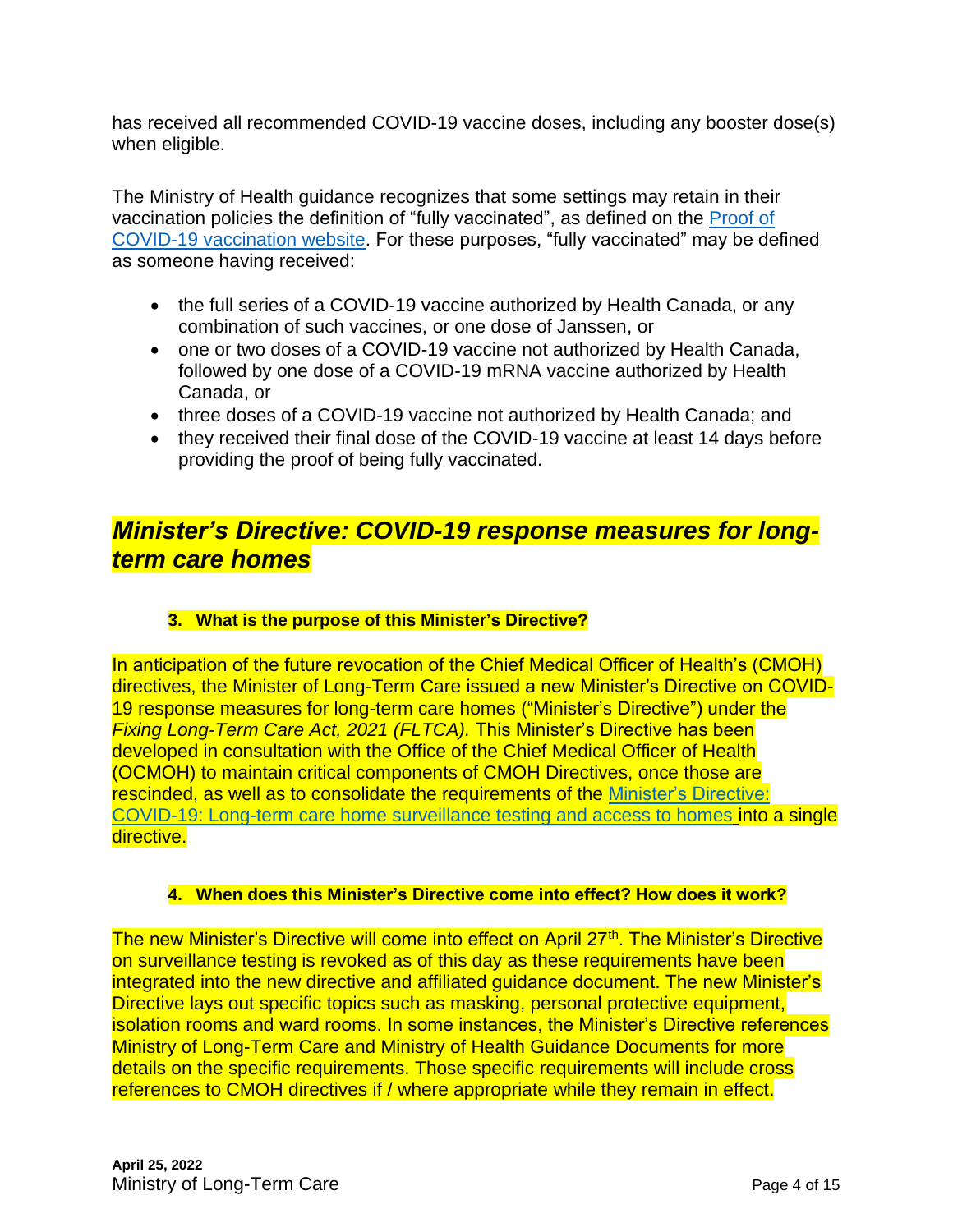#### <span id="page-4-0"></span>**5. How will the requirements of this Directive evolve with the changing status of COVID-19?**

The Minister's Directive supports the ability to adapt to the changing landscape of COVID-19 on an ongoing basis. The Minister's Directive refers to detailed requirements in Ministry of Long-Term Care and Ministry of Health Guidance Documents that will be updated based on the status of the COVID-19 pandemic in the sector and the latest scientific evidence and expert public health advice.

### <span id="page-4-2"></span><span id="page-4-1"></span>*Absences*

#### **6. What is a social absence?**

A social absence is a type of short term (day) absence that is less than or equal to 24 hours. A social absence includes any absence that does not fall under medical, compassionate/palliative, and/or essential absence that do not include an overnight stay. A short walk in the immediate area is not considered a social absence. Examples of a social absence include going on a day-trip or visiting family.

#### **7. What is considered a frequent day absence?**

<span id="page-4-3"></span>A resident that leaves the home several times a week (e.g., 3 or more times in one week) is considered to be leaving frequently for a day absence. These absences are typically on a predictable schedule or for a predictable reason, such as to receive medical care (i.e. dialysis).

#### <span id="page-4-4"></span>**8. Can residents participate in physical activity such as walks in the immediate area?**

It is important for residents to be able to engage in physical activity and take part in activities that bring them joy, comfort, and dignity while remaining safe. Residents who are not under isolation requirements or symptomatic can leave the home to take a walk in the immediate area to support overall physical and mental well-being, even if the home is in outbreak.

#### <span id="page-4-5"></span>**9. Do individuals taking a resident on a day absence (when permitted) require testing (if they are not entering the home and not doing an outdoor visit)?**

<span id="page-4-6"></span>No, individuals only require testing if they are entering the home.

#### **10. If a resident has previously tested positive for COVID-19, do they have to test and isolate upon return from an absence?**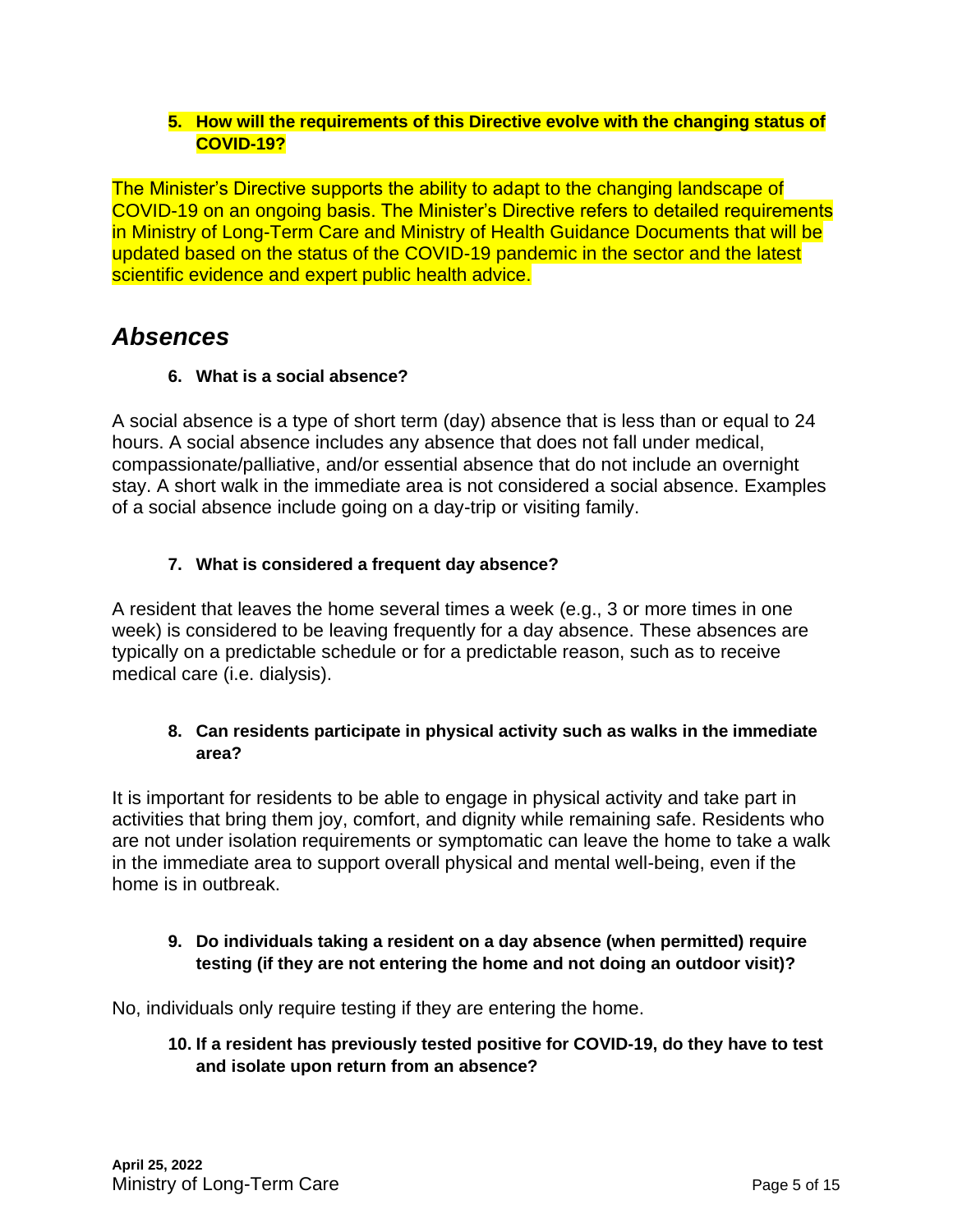Residents are exempt from applicable testing and isolation requirements if they are within 90 days from a confirmed COVID-19 infection (assuming they do not have symptoms).

## <span id="page-5-1"></span><span id="page-5-0"></span>*Activities*

#### **11. Can residents from different units/floors socialize with each other?**

Yes, residents can socialize within and across units, when indoors and outdoors. Residents should still follow public health measures, which includes masking (when indoors, as tolerated) and maintaining physical distancing between groups.

There are no requirements for residents to remain in a cohort unless during an outbreak.

Each home should determine the size of social gatherings among residents that best reflect the realities of the home from a staffing and space perspective in order to ensure these social opportunities are as safe as possible. Large social group activities where potential crowding can occur should continue to be avoided, and IPAC measures should continue to be followed by staff, residents and visitors.

#### <span id="page-5-2"></span>**12. Can visitors and essential caregivers join residents for a meal and for social gatherings (both for communal dining or in the resident's room)?**

Caregivers and general visitors may accompany a resident for meals to assist a resident with eating, however the visitor should remain masked at all times while in the home and not eat with the resident. Caregivers and general visitors do not need to physically distance themselves from residents they are visiting, however, must remain masked while in the resident's room, even in situations where residents are receiving end of life care.

Caregivers and visitors may join group activities with residents where space permits.

### <span id="page-5-4"></span><span id="page-5-3"></span>*Ward Rooms*

#### **13. Can a resident from a three (3) or four (4) bed ward-room return to that room if they leave the home?**

It depends on whether the resident has left to go on a temporary absence or whether the resident was discharged from the home:

• A bed in a ward room must be left vacant if a resident who occupied a bed in the ward room is discharged from the LTCH **and** there are two or more residents who continue to occupy a bed in the ward room.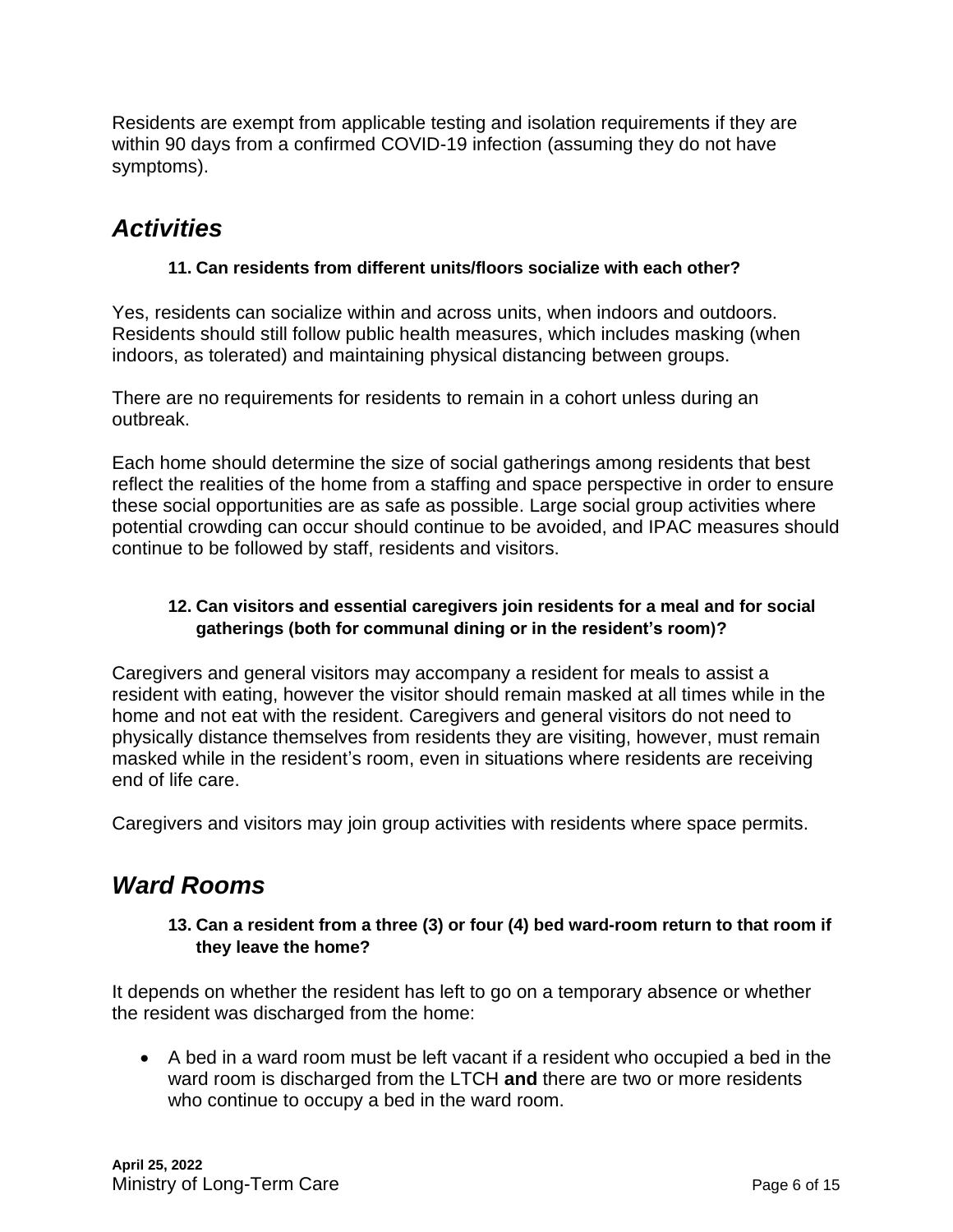Residents who are currently occupying a bed in a ward room with two (2) or more residents must be permitted to return to their bed following a temporary absence, including medical absences requiring an admission or a transfer to another health care facility, after completing their testing and isolation (if required) per Directive #3.

## <span id="page-6-1"></span><span id="page-6-0"></span>*Screening Requirements*

#### **14. What are the active screening requirements?**

All individuals (staff, visitors, and residents returning from an absence) must be [actively](http://www.health.gov.on.ca/en/pro/programs/publichealth/coronavirus/docs/2019_screening_guidance.pdf)  [screened](http://www.health.gov.on.ca/en/pro/programs/publichealth/coronavirus/docs/2019_screening_guidance.pdf) for symptoms and exposure history for COVID-19 before they are allowed to enter the home. All staff and visitors should self-monitor for symptoms while in the home, but do not need to be actively screened again during their shift/visit or at exit.

LTC homes can use a 'Screening App' if they wish but results must be actively checked and validated by a screener at the entrance prior to entrance.

There are no changes to the third-party screening requirements:

- LTC homes may use a vendor of their own choosing or may use a dedicated hire of their own.
- Vendor arrangements and dedicated hires are acceptable regardless of how long these have been in place.
- Individuals performing the oversight function can be coupled with existing staff who have been trained to assist with confirming testing and active screening.
- Individuals do not need to be security personnel and/or uniformed personnel.

There is an exception to screening requirements for first responders: they must be permitted entry without screening in emergency situations.

## <span id="page-6-3"></span><span id="page-6-2"></span>*Visitor Policy*

#### **15. What are the indoor and outdoor gathering allowances for long-term care home residents?**

The number of visitors that residents may have is:

- For indoor visits, up to 4 visitors (including caregivers) may visit a resident at a time
- There are no limits on the number of individuals permitted at outdoor visits, but homes may restrict the number of visitors per resident based on available space and applicable guidance and regulations.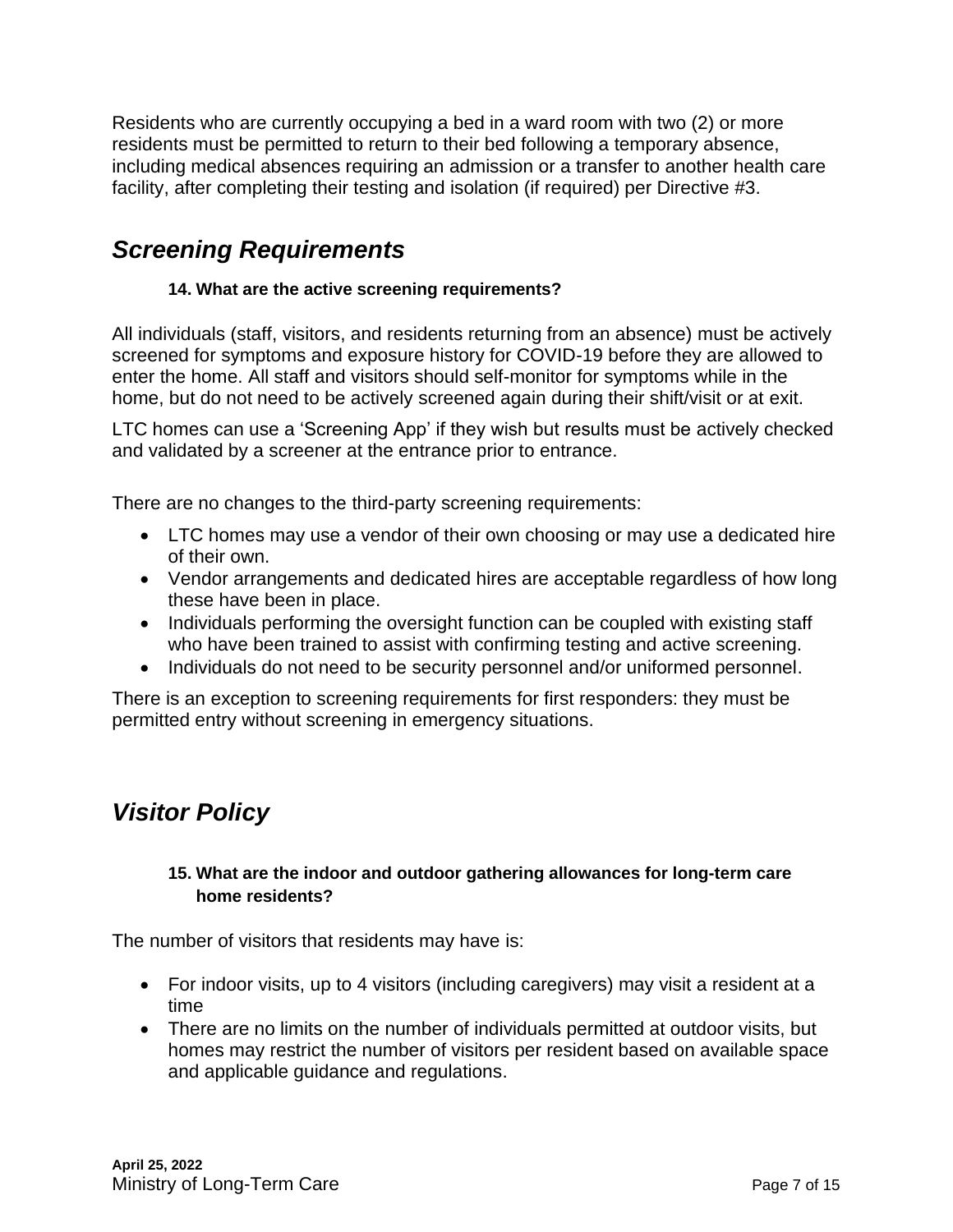If a resident is in isolation or is symptomatic, or if the resident resides in a declared outbreak area, then the resident may only have one caregiver visit at a time.

In cases where a resident is receiving end of life care, there are no restrictions of number of visitors permitted.

#### <span id="page-7-0"></span>**16. Can a long-term care home have its own policy that requires individuals to remain masked outdoors?**

Yes, long-term care homes may choose to go above and beyond requirements that are set out by the Ministry of Long-Term Care. However, they must do so with careful consideration of the *Fixing Long-Term Care Act, 2021* and the Residents' Bill of Rights. We strongly encourage LTC homes to consult with their legal counsel, resident council and family council, as well as the public health unit, when implementing a policy that goes beyond provincial requirements.

#### <span id="page-7-1"></span>**17. How many designated caregivers are permitted for each resident and how often can they be changed?**

As of February 7, 2022, a maximum of 4 caregivers may be designated per resident at a time. Caregivers who were designated prior to December 15<sup>th</sup>, 2021, may continue to be designated as a caregiver even if this means the resident has more than 4 designated caregivers.

Please refer to the *[COVID-19 guidance document for long-term care homes](https://www.ontario.ca/page/covid-19-guidance-document-long-term-care-homes-ontario) in Ontario*, for further information on the caregiver designation.

#### **18. Are general visitors permitted when the home is in outbreak?**

<span id="page-7-2"></span>General visitors are not permitted to visit residents indoors if the entire home is in outbreak or the resident is symptomatic or isolating under additional precautions. If only a portion of the home is in outbreak, residents unaffected by that outbreak may still have visitors both indoors and outdoors.

#### **19. Are essential visitors permitted when the home is in outbreak?**

<span id="page-7-3"></span>Essential visitors are permitted when a home is in outbreak. Essential visitors include people visiting very ill residents or residents receiving end of life care, government inspectors with a statutory right of entry, support workers, and caregivers. Please note that government inspectors with a statutory right of entry cannot be prohibited from entering the home.

Asymptomatic Screen Testing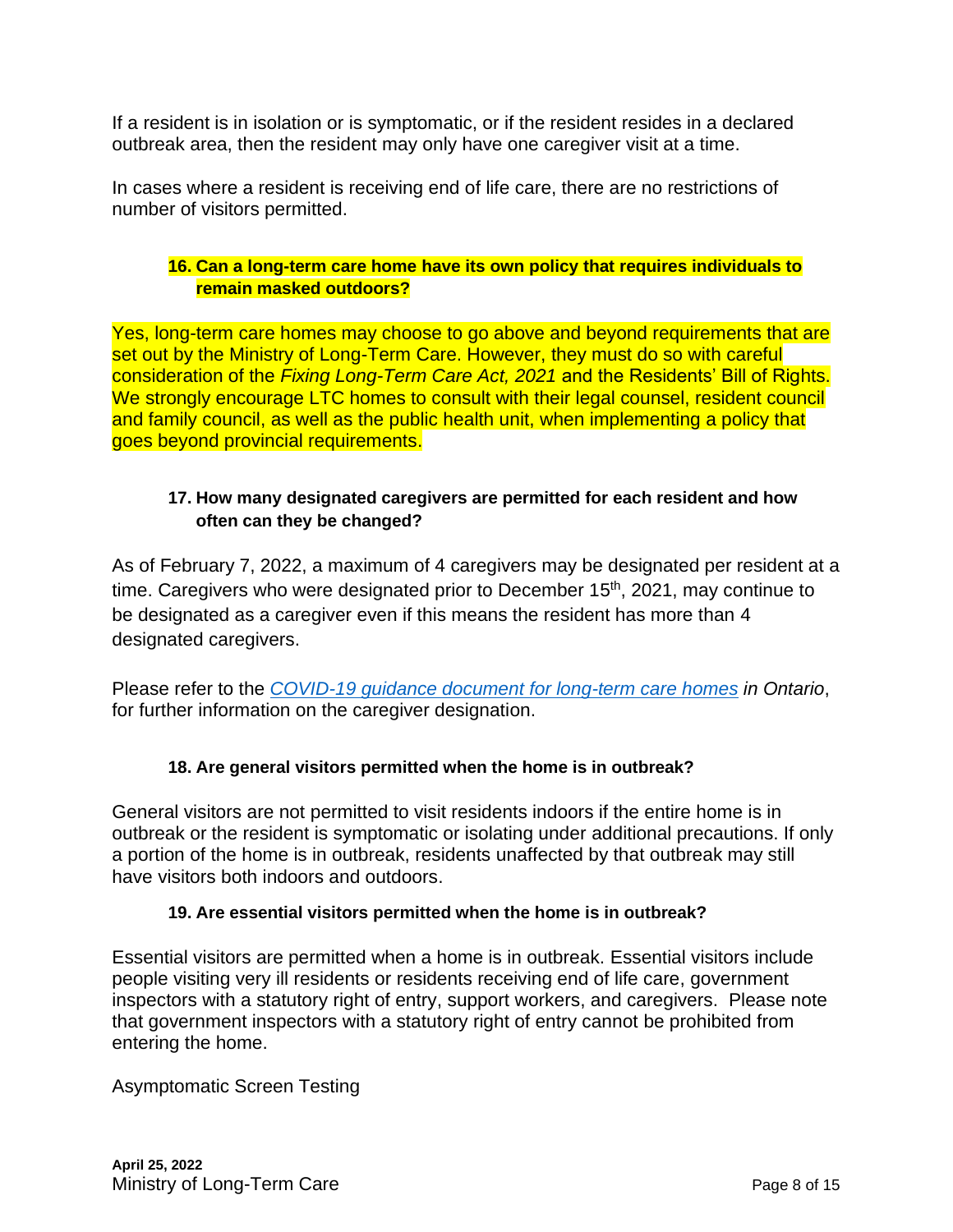#### **20. Who must be tested for COVID-19?**

<span id="page-8-0"></span>Licensees must ensure that individuals entering a long-term care home be tested in accordance with the Minister's Directive and affiliated Guidance Document.

All staff, caregivers, student placements and volunteers working in or visiting a longterm care home must be tested for COVID-19 according to one of the following:

- An antigen test at least two times per week, on separate days, if they are up-todate with all recommended COVID-19 vaccine doses;
- An antigen test at least three times per week, on separate days, if they are not up-to-date with recommended COVID 19 vaccine doses;
- One PCR and one antigen test per week, at a minimum, on separate days.

Support workers and general visitors, regardless of vaccination status, are required to undergo a "day of" rapid antigen test (or PCR test) unless they show proof of negative test from the previous day.

#### <span id="page-8-1"></span>21. **How does the update from "fully vaccinated" to "up to date with all recommended COVID-19 vaccine doses" change the testing requirements for staff, students, volunteers and caregivers?**

Staff, students, volunteers and caregivers who may have been previously considered ["fully vaccinated"](https://covid-19.ontario.ca/proof-covid-19-vaccination#proof-of-vaccination) but are not up to date with all recommended COVID-19 vaccine doses, as outlined in the guidance document Staying Up to Date with COVID-19 [Vaccines: Recommended Doses,](https://www.health.gov.on.ca/en/pro/programs/publichealth/coronavirus/docs/vaccine/COVID_19_vaccine_up_to_date.pdf) must be tested three times per week if using the rapid antigen testing only pathway.

#### **22. Is there a preferred testing approach?**

<span id="page-8-2"></span>While homes can choose either testing approach, as per the question above, they are encouraged to use the rapid antigen testing only pathway (i.e., rapid antigen testing two or three times per week) rather than one rapid antigen test and one PCR test, when it is more reasonable or accessible to do so, to not place unnecessary pressure on PCR lab processing capacity.

#### <span id="page-8-3"></span>**23. What if homes want to test more frequently than the Minister's Directive and Guidance Document requires?**

The Minister's Directive and Guidance Document set out minimum requirements and homes may choose to increase the frequency of rapid antigen testing based on their own assessment of need in the context of their operations and local circumstances.

Homes are reminded that proof of a valid negative test is acceptable for support workers and caregivers if taken on the same or previous day. Additionally, homes should not be testing individuals more than once per day.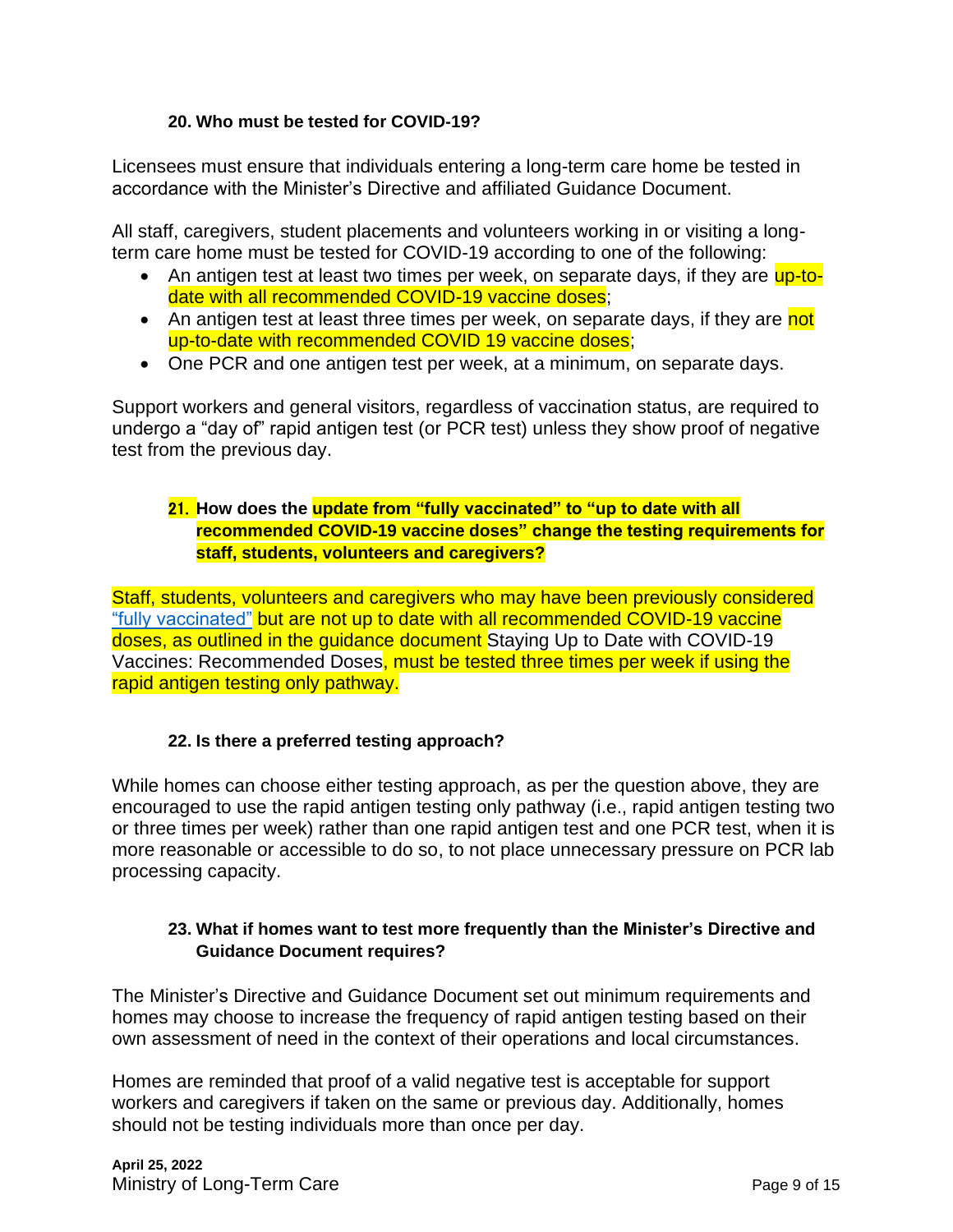#### <span id="page-9-0"></span>**24. What if staff, students, volunteers or support workers choose not to disclose their vaccination status?**

Individuals who do not provide proof of their vaccination status would be required to be tested at a frequency of three times per week (or 1 PCR and 1 rapid antigen test if that's the testing approach the home uses). It is up to individuals to decide whether or not to demonstrate proof of being up to date with all recommended COVID-19 vaccine doses in order to take advantage of the less frequent testing (i.e., twice per week).

#### <span id="page-9-1"></span>**25. Can staff, student placements, or volunteers enter the home while waiting for rapid antigen test results?**

The home must ensure that the test is taken as soon as possible after the individual begins a shift. The individual may enter the home with appropriate personal protective equipment and following IPAC practices, as per [Directive #3,](https://www.health.gov.on.ca/en/pro/programs/publichealth/coronavirus/docs/directives/LTCH_HPPA.pdf) while awaiting test results. The staff, student or volunteer should not provide direct care until receiving a negative test result.

#### <span id="page-9-2"></span>**26. Do support workers who attend to multiple homes in the same day need to be tested at each home?**

Support workers are required to demonstrate proof of a negative COVID-19 test result from a test taken on the day of the visit or taken on the previous day. If visiting multiple homes, support workers can show proof of a valid negative test to gain entry without the need to be retested.

#### <span id="page-9-3"></span>**27. Is testing required for outdoor visits or for support workers who only work outside the home?**

Asymptomatic screen testing requirements do not apply for outdoor visits or for support workers who solely do work outside of the home (e.g., roof maintenance). All other health and safety requirements remain in place.

#### <span id="page-9-4"></span>**28. Do individuals who test positive on the rapid antigen test need to be confirmed positive with additional testing?**

A positive test result on the rapid antigen test should be considered a preliminary positive and generally requires a confirmatory molecular point-of-care test (e.g. ID NOW) and/or a laboratory-based PCR test. The following actions should be taken:

- a) Counsel the individual that the result is preliminary positive and that a confirmation test is required within 24 hours.
- b) Issue guidance to return home and self-isolate until receipt of a confirmatory test result through a laboratory-based PCR test or a molecular point-of-care test.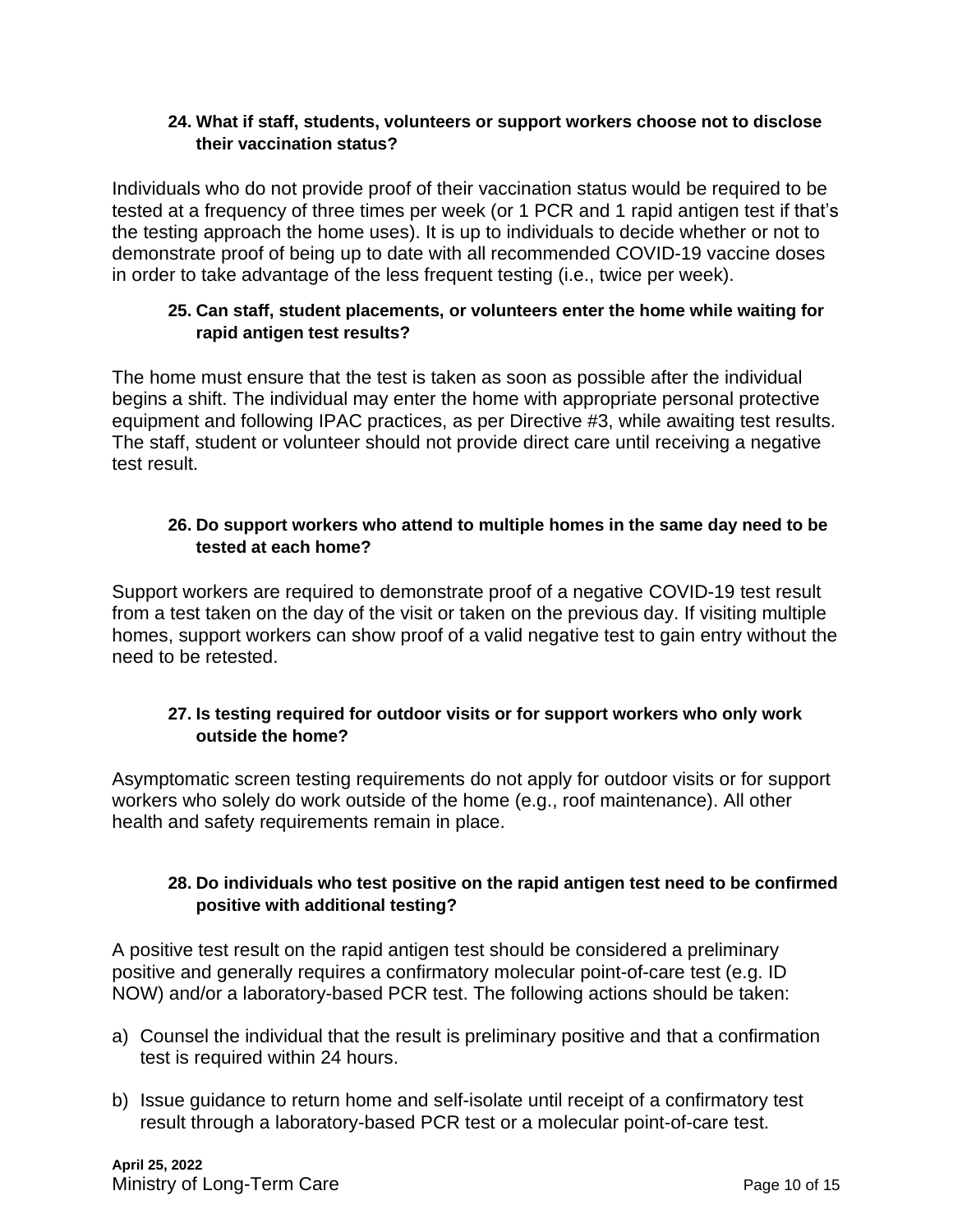- c) Where a molecular point-of-care test is used to confirm a preliminary positive rapid antigen test:
	- If the molecular test is positive, the individual is considered positive.
	- If the molecular test is negative, a laboratory-based PCR test is required to confirm the negative result.

#### <span id="page-10-0"></span>**29. When do individuals who previously had COVID-19 need to resume testing? What proof of a COVID-19 infection is required?**

All individuals who previously had a confirmed COVID-19 infection must resume asymptomatic screen testing **90 days** from their COVID-19 infection (based on the date of their confirmed positive result). A positive PCR test result is required in order to be exempt from asymptomatic screen testing for 90 days as per the Minister's Directive and Guidance Document.

#### <span id="page-10-1"></span>**30. I have repeatedly tested false positive with rapid antigen testing (preliminary positive result on a rapid antigen test, followed by a negative confirmatory PCR test result), can I switch to solely PCR testing?**

The asymptomatic screen testing requirements do not apply to individuals who have received three "false positives" (preliminary positive rapid antigen test followed by a negative confirmatory PCR test) within a 30-day period, starting from the day of the initial preliminary positive rapid antigen test. Instead, these individuals may undergo solely PCR testing. All individuals who fall under this exemption must provide proof of a negative PCR test taken within the last 7 days before being granted entry into the home.

#### **31. Do children need to be tested?**

<span id="page-10-2"></span>All individuals entering the home over the age of one must follow the testing requirements as stated in the Minister's Directive and affiliated Guidance Document. Parental consent is required for minors (individuals under 18 years of age) that undergo testing. If consent is not given and/or testing is refused, the individual is not permitted to enter the home. Infants under one year of age are not considered a visitor and are not required to be tested before entering the home.

#### **32. Do the testing requirements apply to inspectors?**

<span id="page-10-3"></span>The asymptomatic screen testing requirements do not apply to inspectors with a statutory right of entry. Rather, inspectors from the Ministry of Long-Term Care and the Ministry of Labour, Training and Skills Development have separate and specific testing protocols that have been established within their ministries.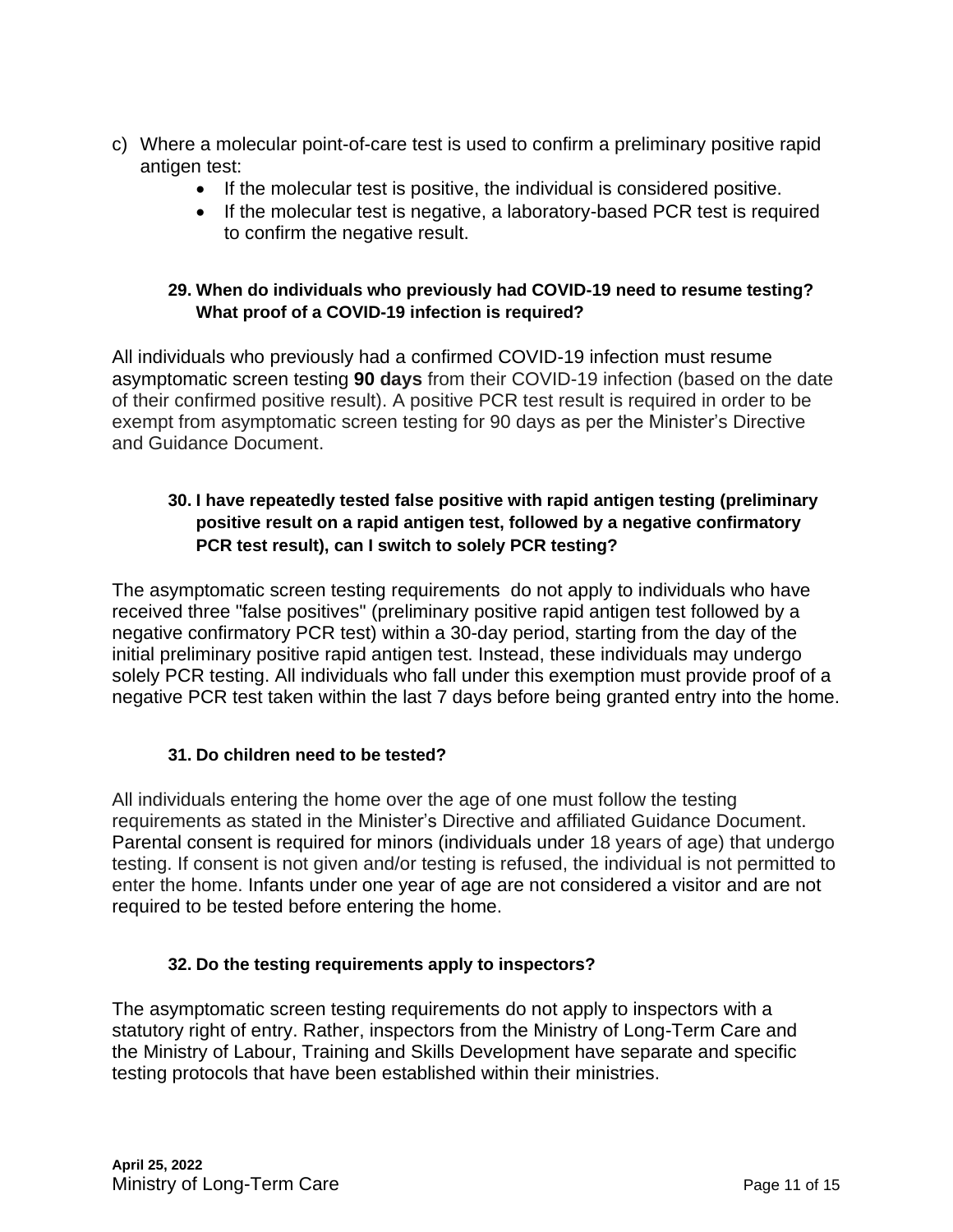#### <span id="page-11-0"></span>**33. Can homes ask a person visiting a resident receiving end of life care to demonstrate that they have received a negative PCR test result or take a rapid antigen test?**

The testing requirements in the Minister's Directive and affiliated Guidance Document do not apply in the situation of a resident receiving end of life care. Homes have the discretion to request testing in these situations.

#### <span id="page-11-1"></span>**34. Does a preliminary positive result on a rapid antigen test mean the long-term care home is in outbreak?**

Local Public Health Units (PHUs) remain the authoritative body on the declaration of a COVID-19 outbreak and may determine a suspected outbreak where circumstances warrant. Preliminary positive tests (rapid antigen test positives) do not need to be reported to the local PHU, as long as there is concurrent use of PCR or molecular testing for confirmation. In the context of outbreaks, a PHU may choose to have preliminary RAT positive results reported to facilitate their outbreak management, but that is not required of the homes unless at the request of the PHU.

#### <span id="page-11-2"></span>**35. If a long-term care home is in outbreak, should the home still do asymptomatic screen testing?**

<span id="page-11-3"></span>Homes should work with their local Public Health Unit on understanding the use of rapid antigen tests for specific purposes during an outbreak (e.g., for caregivers).

#### **36. What are the requirements for the retention of screening and asymptomatic screen testing results?**

Homes should maintain screening and asymptomatic screen testing results for **30 days,**  in line with the requirement to keep visitor logs for a minimum of 30 days.

The Ministry requires asymptomatic screen testing results data be submitted through the weekly data reporting requirement.

#### <span id="page-11-4"></span>**37. Who can perform the rapid antigen test? Can a nursing student or student in a health care program perform the test?**

The collection of specimens do not need to be performed by a health professional and can be performed by anyone with appropriate training. Self-swabbing is also permitted as a voluntary specimen collection option.

Any individual can perform rapid antigen screening (with the exception of the nasopharyngeal swab which is a controlled act) so long as they have the knowledge, skills, training and judgment to do so. It is up to the discretion of the home to determine whether an individual is qualified to perform the test.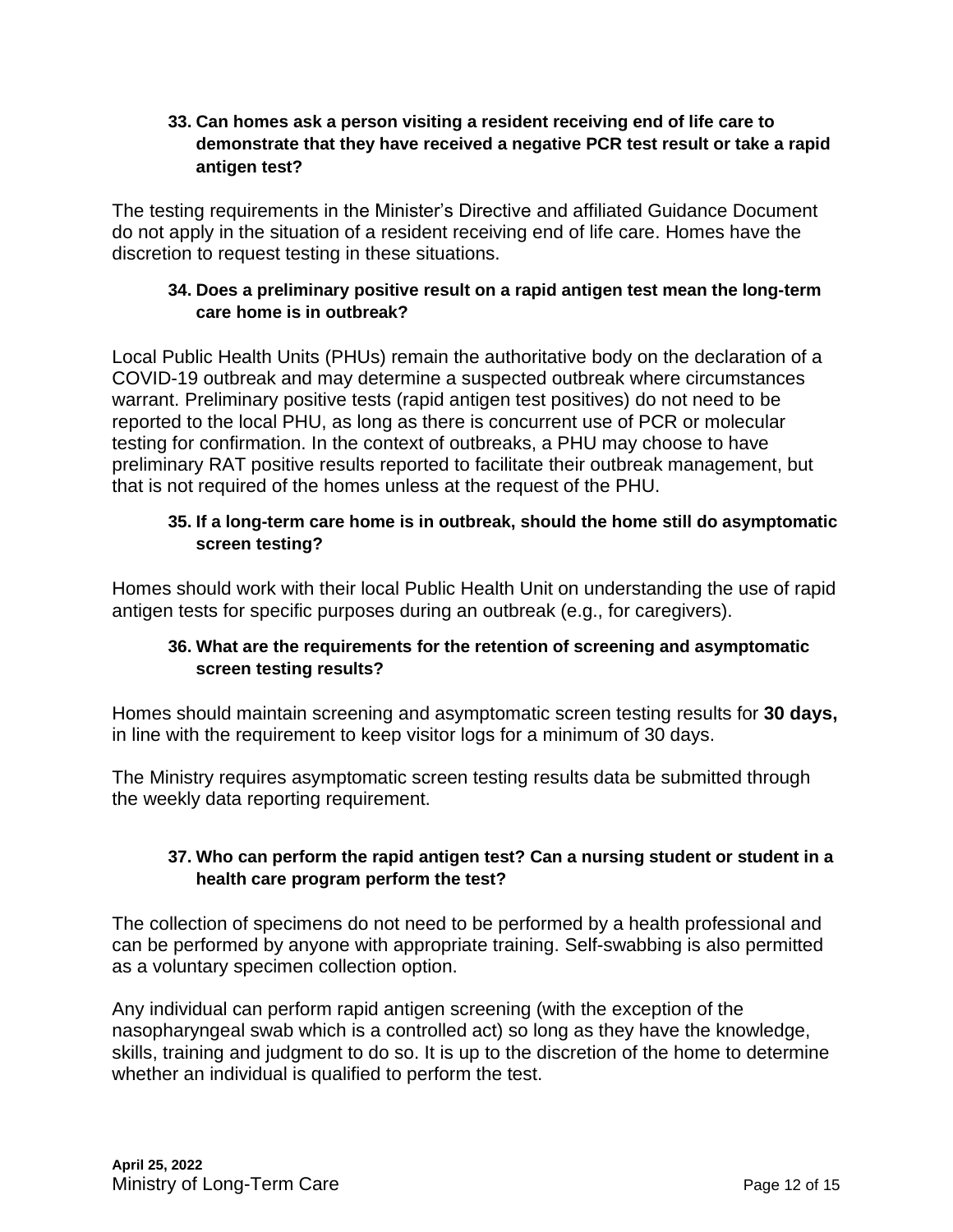#### <span id="page-12-0"></span>**38. Is self-swabbing an acceptable method of specimen collection for rapid antigen test?**

Yes. According to updated [Ministry of Health guidelines,](http://www.health.gov.on.ca/en/pro/programs/publichealth/coronavirus/docs/Antigen_Screening_Guidance_2021-03-5.pdf) self-swabbing is permitted as an optional and voluntary swabbing method and does not require supervision. You can learn more about how to perform self-swabbing by watching [this](https://www.youtube.com/watch?v=CBBd4JRWTsg) instructional video and following [this Ontario Health Guidance document.](https://www.ontariohealth.ca/sites/ontariohealth/files/2021-03/How_to_Nasal_Swab_2-pager.pdf) Please note that while these videos are for self-swabbing at home, all self-swabbing for long-term care are required to take place at the home.

#### **39. What is the recommended swabbing technique?**

<span id="page-12-1"></span>The COVID-19 Science Advisory Table and the Office of the Chief Medical Officer of Health recommend using a combined oral and nasal sampling when using rapid antigen tests for asymptomatic screen testing. There is emerging evidence that rapid antigen tests more reliably detect the Omicron variant using this method. An Ontario Health one-pager on how to collect the sample can be found [here.](https://www.ontariohealth.ca/sites/ontariohealth/files/2022-02/COVID-19RapidAntigenTests-HowtoCollectaSample.pdf)

#### **40. What happens if individuals refuse to be tested?**

<span id="page-12-2"></span>As provided in the Minister's Directive and affiliated Guidance Document, every licensee of a long-term care home must ensure that no staff, caregivers, student placements, volunteers, support workers or general visitors enter the long-term care home unless the asymptomatic screen testing requirements have been met.

#### <span id="page-12-3"></span>**41. Is a dedicated person for third party oversight required 24 hours a day, seven days a week?**

The intent of third-party oversight is to support a rigorous approach to screening. Homes are best placed to determine how this oversight role is operationalized, including where and when the oversight function is present to best support an effective screening process.

#### **42. How can homes order test kits to rapidly implement the testing requirements?**

<span id="page-12-4"></span>Homes have been set up for automatic bi-weekly shipments of rapid antigen tests, and no longer need to place orders for rapid antigen tests (requests placed through the portal for rapid antigen tests will not be filled). Any concerns related to auto-shipments can be addressed by reaching out to [mltcpandemicresponse@ontario.ca.](mailto:mltcpandemicresponse@ontario.ca)

To order PCR swabs, homes are to follow the existing online ordering process using Ontario Health's [portal.](https://can01.safelinks.protection.outlook.com/?url=https%3A%2F%2Fehealthontario.on.ca%2Fen%2Fhealth-care-professionals%2Fdigital-health-services&data=04%7C01%7CErin.Manax%40ontario.ca%7C1c843e15d21444d16a9308d9caf2e52d%7Ccddc1229ac2a4b97b78a0e5cacb5865c%7C0%7C0%7C637763966834204260%7CUnknown%7CTWFpbGZsb3d8eyJWIjoiMC4wLjAwMDAiLCJQIjoiV2luMzIiLCJBTiI6Ik1haWwiLCJXVCI6Mn0%3D%7C3000&sdata=tkGb%2FY8TYJaeW15rMLtyWUqJ%2Fc8HxyGXQ0ZtIiUVkdw%3D&reserved=0) If necessary, homes can categorize the order as an emergency order, and it will be prioritized with expedited shipping. For orders put through the portal, homes can follow up on the status of their order by emailing [SupplyChain.Inquiries@ontario.ca.](mailto:SupplyChain.Inquiries@ontario.ca)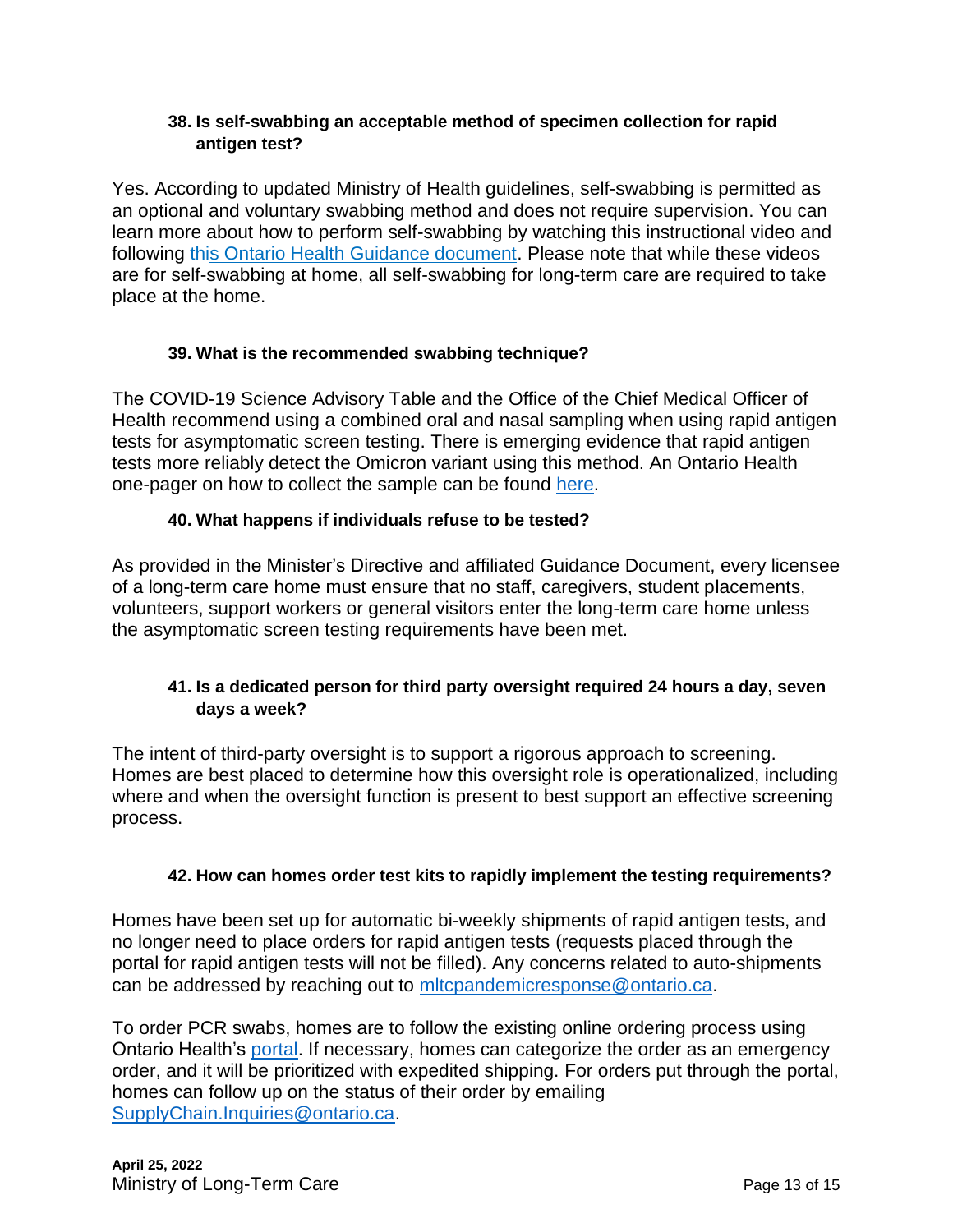## <span id="page-13-1"></span><span id="page-13-0"></span>**Vaccinations**

#### **43. Are vaccines still effective? How do third or fourth doses provide protection against the Omicron variant?**

Vaccination continues to be the best defense against COVID-19, particularly in high-risk settings like long-term care homes. Vaccines have proven to be very effective against severe illness and outcomes, especially with a third or fourth dose.

Available studies estimate little to no protective effect against infection with the Omicron variant six months after a second dose. However, after receiving a third dose there is a restored protective effect between 50% and 70%. Additionally, for long-term care residents, a fourth dose 3 months after receiving a third dose offers increased protection against Omicron. Evidence also shows that boosters are highly effective against severe outcomes, including hospitalizations and death, with a third dose restoring protection from hospitalization to 95%. In addition, in vaccinated people who are infected, a third COVID-19 vaccine dose is likely associated with a lower probability of transmission than two doses, according to a recent study showing a lower viral load in people who received three vaccine doses than those who had only received two doses.

Every Ontarian should continue to be strongly encouraged to stay up-to-date with COVID-19 vaccination, including those who live, work, train and volunteer in long-term care homes and other congregate care settings. The more people who have up-to-date COVID-19 vaccinations, the lower the risk of infection and the lower the chance that COVID-19 will enter homes and affect the lives of residents.

For more information on recommended doses of COVID-19 vaccine, please review the Ministry of Health's guidance document Staying Up to Date with COVID-19 Vaccines: [Recommended Doses.](https://www.health.gov.on.ca/en/pro/programs/publichealth/coronavirus/docs/vaccine/COVID_19_vaccine_up_to_date.pdf)

#### **44. Could homes implement their own vaccination policies?**

<span id="page-13-2"></span>Long-term care licensees retain the ability to impose vaccination requirements for existing and new staff, students, and volunteers, provided they comply with all applicable laws, such as the *Human Rights Code*. In addition, nothing prevents licensees from having proof-of-vaccination requirements for caregivers, general visitors and support workers provided the licensee's requirements are consistent with the *Fixing Long-Term Care Act, 2021,* including the Residents' Bill of Rights and section 5 of the Act (right to a safe and secure home), and O. Reg. 246/22: General, and comply with all other applicable laws including the *Human Rights Code*.

Any licensee who developed vaccine requirements would be responsible for updating the policies and reviewing them going forward (for example, requiring existing and/or new staff be up to date with all recommended COVID-19 doses).